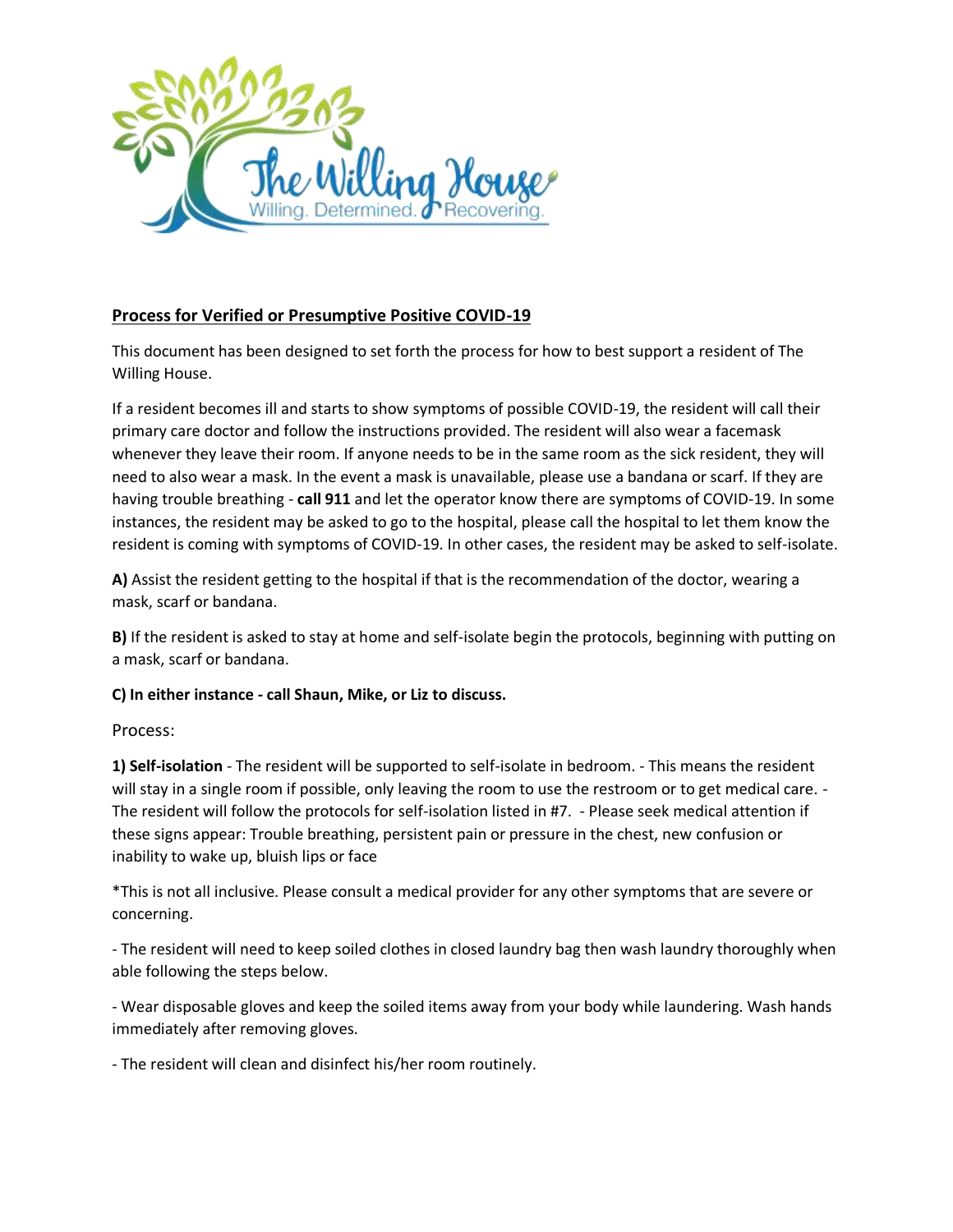

### **2) Bathroom**

- There will be one bathroom designated for the resident with COVID-19 or presumptive case.

– They will be asked to use Lysol, Clorox wipes, and/or other approved disinfectants (provided by ownership) in the bathroom and on the bathroom knobs after each bathroom use.

- Wash hands thoroughly after using the restroom. Please follow strict handwashing procedures. Signage has been displayed throughout the houses for proper handwashing techniques.

– All other residents will use a separate designated bathroom, ensuring the safety of everyone in the house. - This is an opportunity to speak with each resident about acceptance, support and selflessness.

#### **3) Kitchen**

- House managers will make a list for service work opportunities to provide meals/food for the resident who has been diagnosed or presumptive with COVID-19.

- The diagnosed resident will utilize the food they have purchased for use.

- When the sick resident runs out of food, we will get additional food from the grocery store.

- The diagnosed resident will use either their SNAP card or cash.

- If the diagnosed resident does not have money for food, please notify Shaun, Mike or Liz and we will provide food for resident.

- The diagnosed resident will make a list of what they would like to eat.

- The diagnosed resident will be provided with meals by the other residents and house manager.

- The food will be brought to the door of the diagnosed resident's room, using paper products whenever possible.

- Encourage the diagnosed resident to drink lots of fluids to stay hydrated.

- Wash hands thoroughly before and after food preparation as well as after the food has been delivered.

- When paper products are not available, the dishes, cups and silverware will be picked up with gloves and immediately put into the dishwasher (in houses without dishwashers, these need to immediately be handwashed thoroughly using soap and hot water.)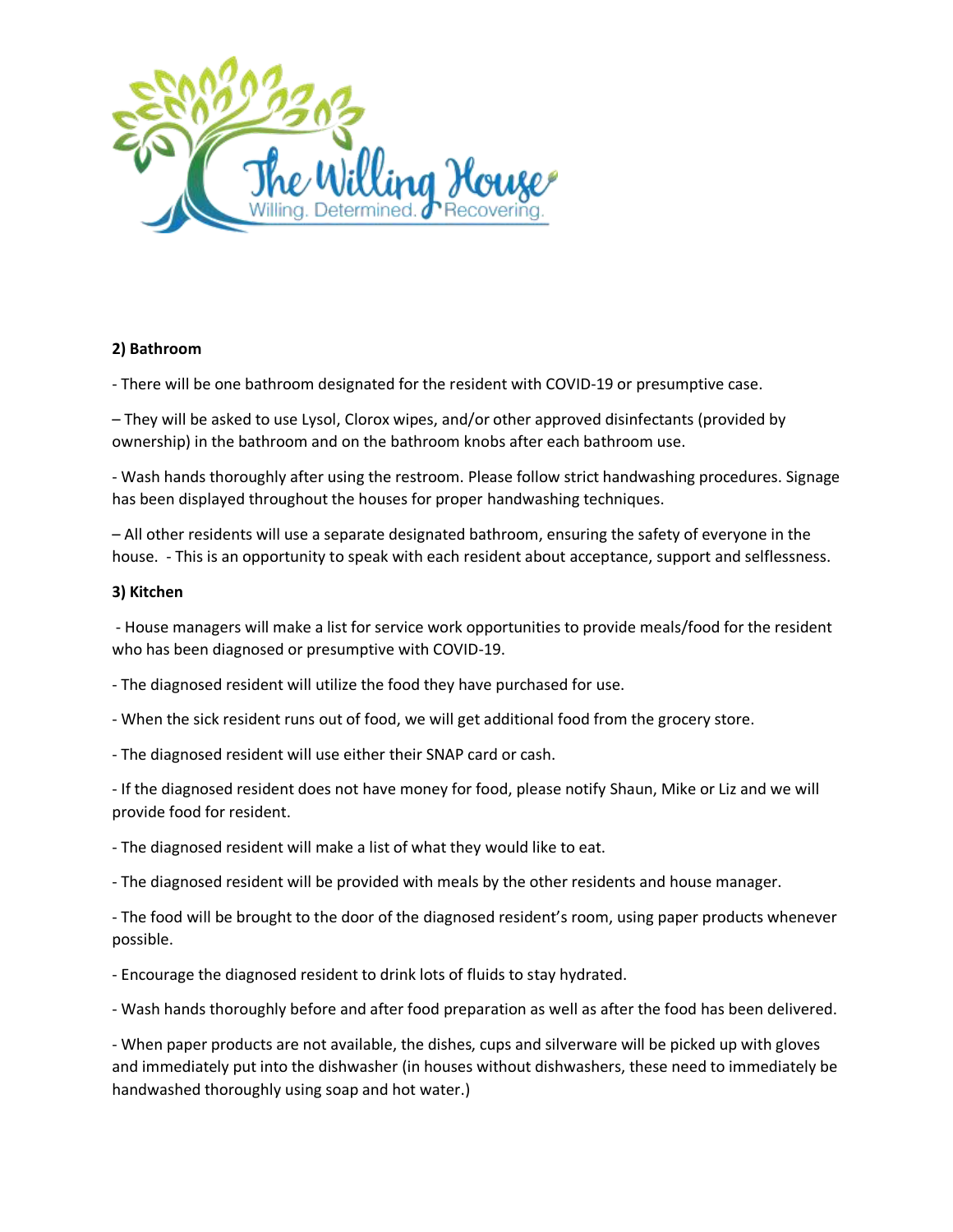

# **4) Outside**

- Once a resident begins to feel better, they will start to feel cooped up.

- We must follow the protocols listed in #7 as when to stop self-isolation.

- The diagnosed resident can leave the house to go for walks or drive (if he/she has her own car). The resident will need to maintain physical distance of 6-feet wearing a mask when possible or at the very least a bandana or scarf.

- The diagnosed resident will notify a house manager prior to going for a walk or car ride.

- A house manager will notify all other residents to go into their respective rooms while the diagnosed resident is leaving the house.

- The same will happen when he/she returns.

## **5) Participating in Recovery Supports and Activities**

- The diagnosed resident will call a house manager or another resident's phone to participate in any mandatory house meetings.

- The resident will be supported to participate in virtual recovery meetings, meditations, Facebook Live activities and therapy/counseling.

## **6) Process for checking in on the resident**

- A house manager will check-in on the sick resident throughout the day virtually.

- Regularly ask them about symptoms and make sure the person isn't getting sicker and in need of medical care.

- Phone numbers to local emergency rooms should be given to any resident in need of medical attention.

UMass Memorial Medical Center: ER (508) 334-1000

Saint Vincent's Hospital: ER (508) 363-5000

- Each time a meal is delivered, ask the resident about symptoms.